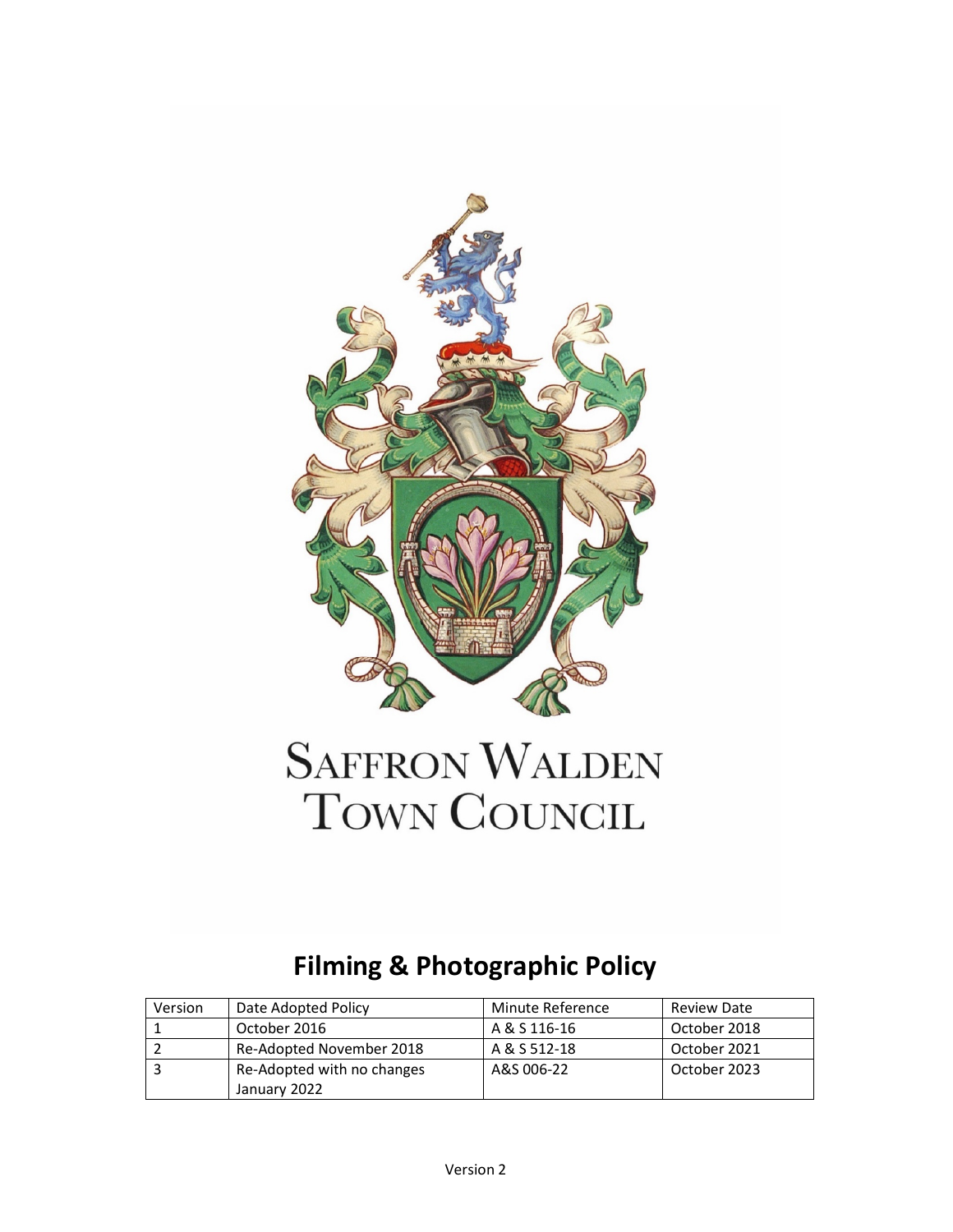### **Filming and Photography Policy As adopted Assets & Services Committee October 2016**

#### **Introduction to Policy:**

A number of open spaces owned or managed by the Town Council are used both privately and commercially by a number of individuals, groups and organisations.

This policy does not seek to address the use of photography, cameras or filming in any private capacity and Members of the public and the media do not need a permit to film or photograph in public places. The police have no power to stop them filming or photographing incidents or police personnel and the police's powers are covered under appropriate laws and legislations

This policy seeks to manage and control the commercial use of filming and photography in areas within the Town Council's management and/or ownership. Areas of particular regard include Bridge End Gardens (BEG) and The Common. BEG in particular has been used several times recently for commercial filming and it is therefore appropriate to have a policy in place which seeks to protect the Town Council and members of the public.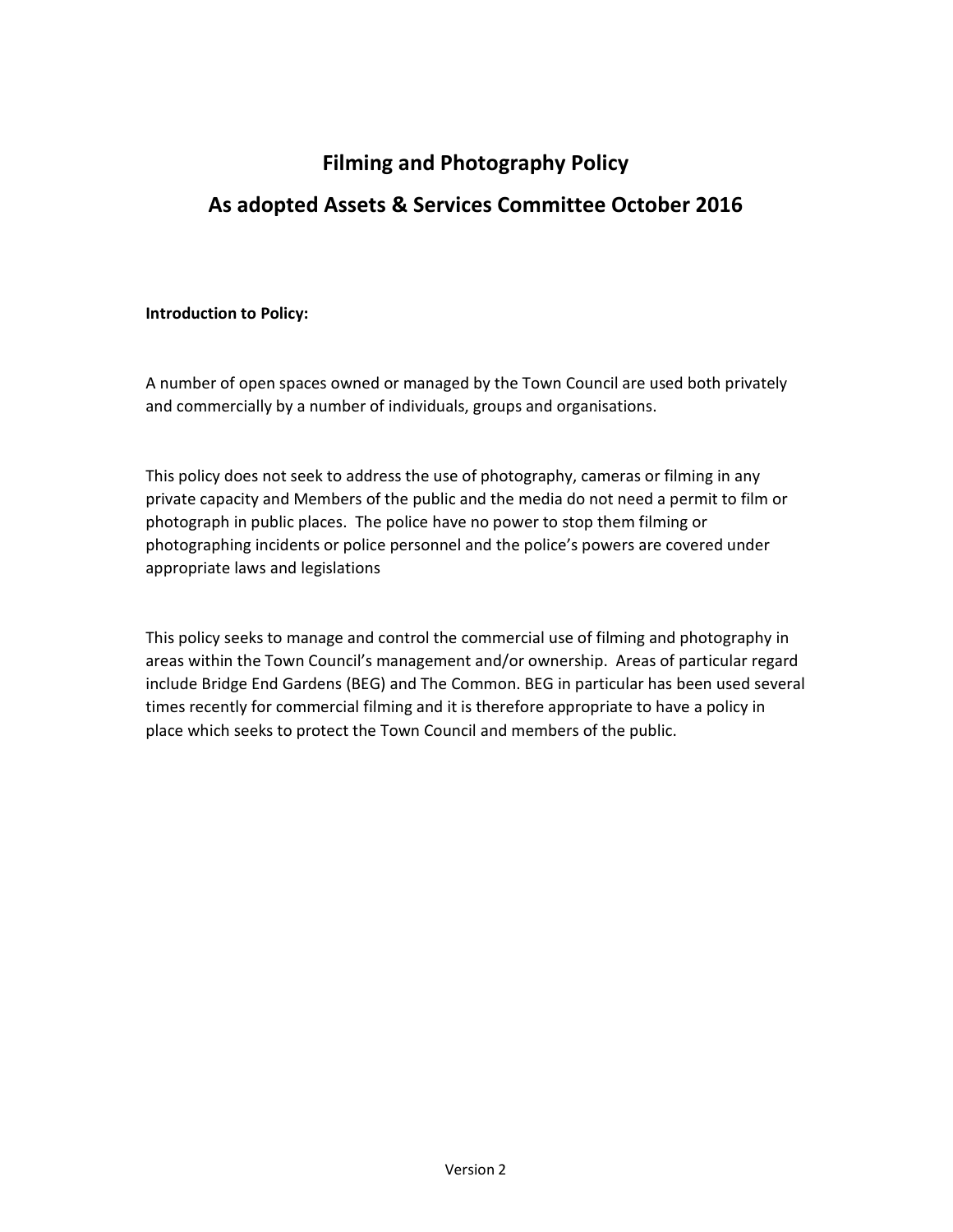### **Filming and Photographic Policy**

Saffron Walden Town Council owns or manages a number of buildings and public open spaces which provide ideal locations for filming or photography and we welcome requests from organisations and groups to use them for this purpose.

All projects planned for filming in those areas managed by Saffron Walden Town Council require permission and, with the exception of schools, charitable organisations and news bulletins, a fee is applicable.

#### **Road Closures / Filming on Highways**

You will need permission for road closures and may need to pay a fee for this, a fee may also be payable for the use of any car parks.

Highways are managed by two different authorities being:

Essex County Council who can be contacted on 0345 603 7631 or

Uttlesford District Council who can be contacted on 01799 510510

Any filming next to the highway would need to permission from Essex Highways and road closures are ordinarily managed by Uttlesford District Council. Often there is a minimum notice period for road closures and works on the highway which could be as much as 12 weeks.

You will also need to obtain permission from Essex Police for any filming which may take place on or interfere with the highways.

#### **Filming considerations and permissions**

We'll help you with your project but the following are your responsibility:

- No cables on the highway.
- Don't obstruct the public highway including footpaths
- Don't block fire exits or entrances into buildings
- Ask permission to film any frontage of shops/businesses.
- Keep the amount of staff / actors to a minimum at any one time
- If filming on / in private property or land, ask permission of the landowners
- Seek permissions from any other 3<sup>rd</sup> parties, including Essex Highways and Essex Police where appropriate

We are unable to grant permission for buildings or outdoor spaces owned by  $3<sup>rd</sup>$  parties, including those owned by Uttlesford District Council. Please contact the respective owners or managers of these areas for details of restrictions or permissions. This procedure deals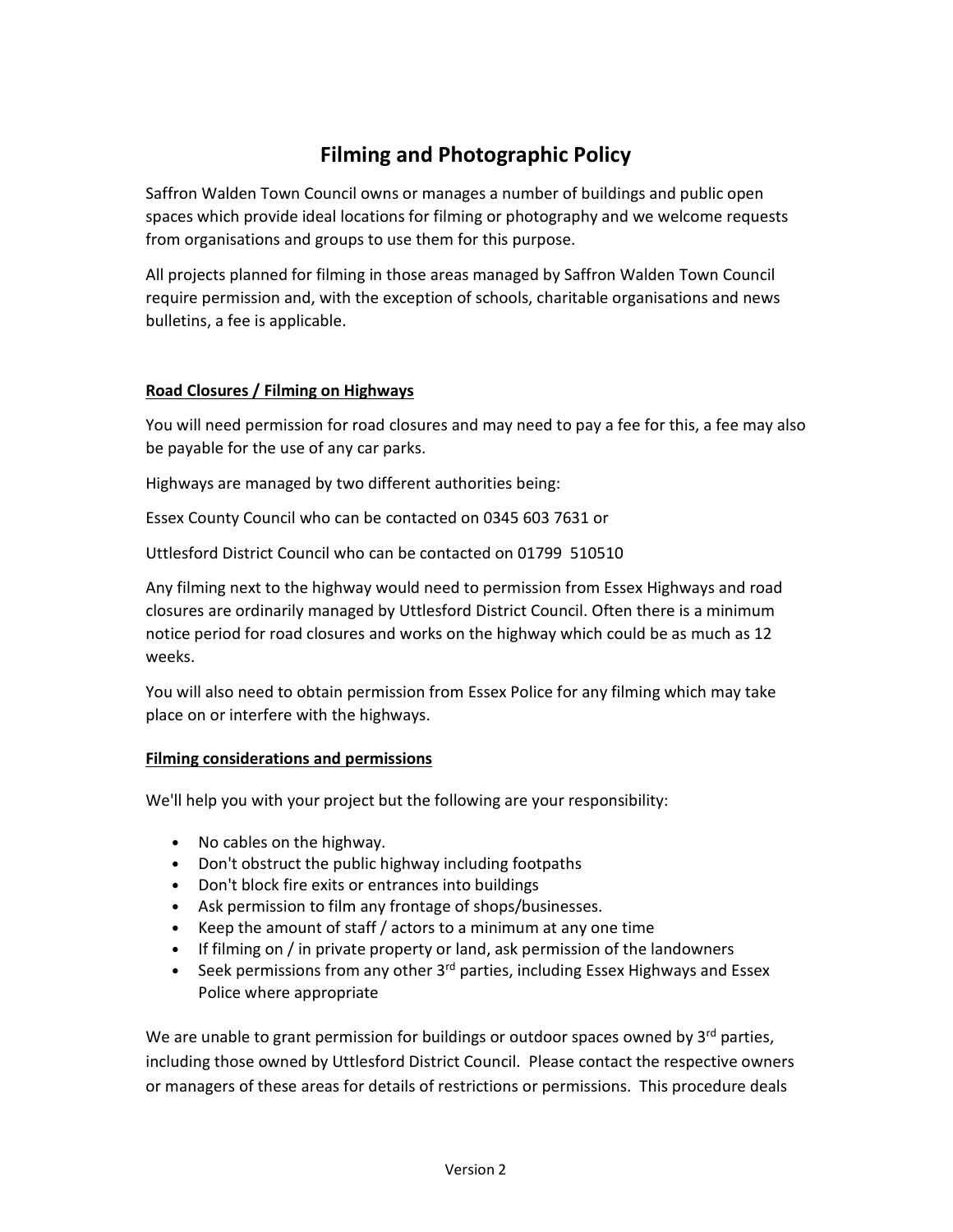only with those areas under the direct ownership or management of Saffron Walden Town Council

#### **Procedure and Fees – Filming and Photography**

When film, video or photographic activity is proposed for public locations in Saffron Walden in locations which are the responsibility of the Town Council, please write to us with your request providing the following:

- 1. Details of how, what, where, when, why, who and how many
- 2. A Purchase Order
- 3. Details of film-maker's public liability insurance
- 4. Risk assessment associated with the proposed activities
- 5. Confirmation that the local police have been informed. Telephone: 101
- 6. Confirmation that highway users will at no time be obstructed or distracted
- 7. An address for invoice should an admin fee be required
- 8. Confirmation that any Highways permissions have been sought

Details should be forwarded by email to townclerk@saffronwalden.gov.uk before permission can be considered.

If the proposed activities are sufficiently complex, extensive or sensitive to necessitate the presence of a Town Council representative, an admin fee will be required and levied at an additional cost of £50.00 per hour. Exclusive use of filming in outdoor spaces will not ordinarily be granted and the facility will remain open to the public.

Filming in residential areas is problematic and this would need to be discussed further with the relevant authority, ie either Uttlesford District Council or Essex County Council.

Notice must also be given if there is a risk that filming might incorporate images of the public, particularly children.

Filming on private property or when using buildings as a backdrop, the owner's permission must be sought and all necessary arrangements made with them. Often a location fee is required for this in addition to any payable to the Town Council.

#### **Whilst we can be flexible we do require at least 1 weeks' notice to process a filming or photography application.**

#### **Current Charges:**

| Filming up to 4 hours                                                                 | £ 50.00 & VAT |  |
|---------------------------------------------------------------------------------------|---------------|--|
| Filming between 4 and 8 hours                                                         | £100.00 & VAT |  |
| Commercial photography up to 4 hours                                                  | £ 50.00 & VAT |  |
| Commercial photography between 4 and 8                                                | E100.00 & VAT |  |
| hours                                                                                 |               |  |
| Fees for longer periods of filming or commercial photography are available on request |               |  |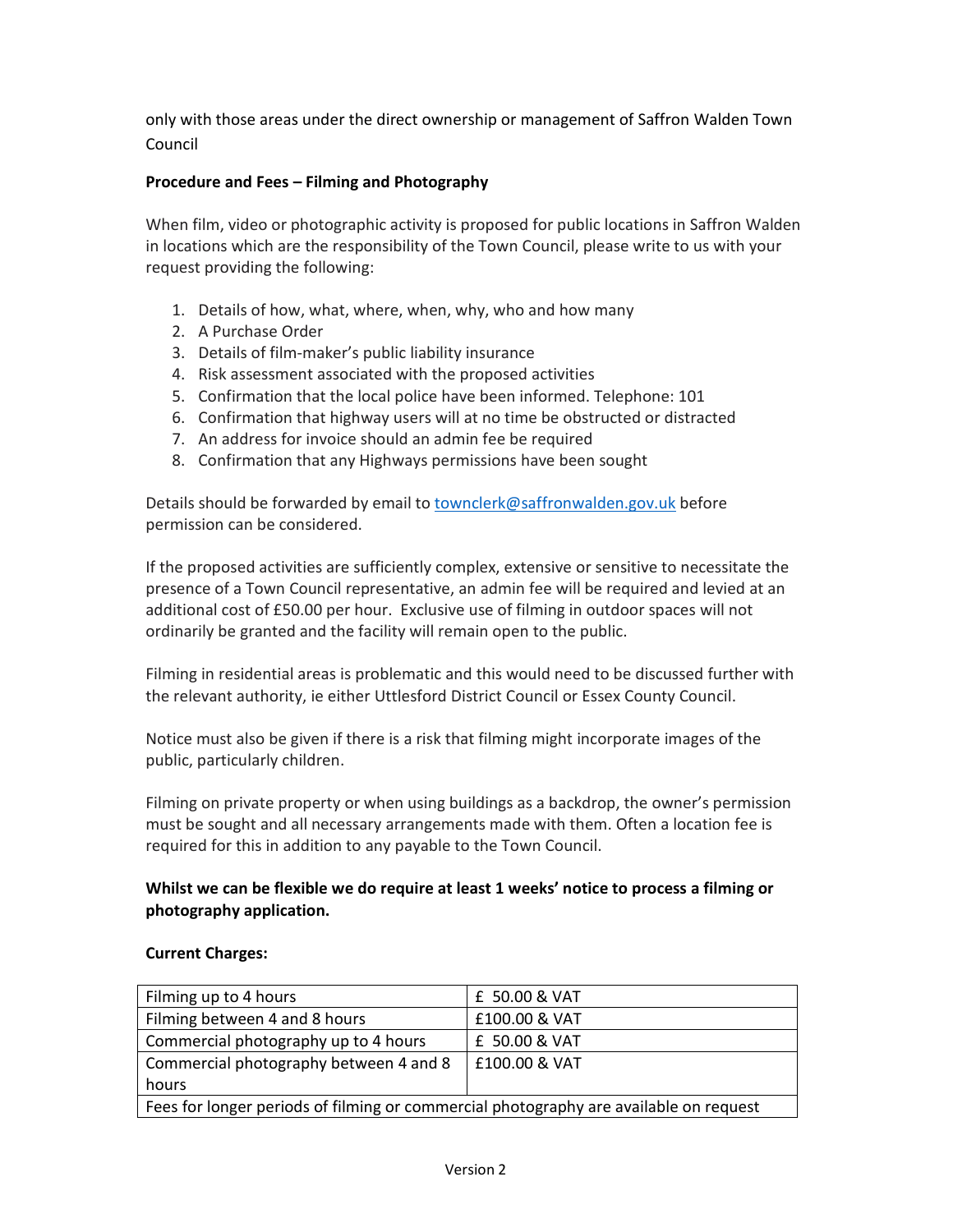**All Community and student filming and photography projects may still require appropriate permissions but are offered on a free of charge basis. Please apply using the same process for commercial permissions.** 

The Town Council will not permit the following filming:

- 1. Any filming displaying nudity or lewd behaviour
- 2. Any filming which may reasonably cause distress, upset, harm or danger to any reasonable person or which the Town Council considers otherwise inappropriate.

Should your filming be permitted, you will receive a written confirmation from us along with an invoice for payment which should be paid within 30 days of the invoice date (irrespective of when your filming is due to take place).

You should carry the permission from the Town Council with you when filming and be prepared to produce this upon request by any Town Council official**.** 

Permission to film does not itself give endorsement of the filming, the company or of the activity by the Town Council. This process merely seeks to confirm that permissions have been obtained for filming, videoing and photography in land or property in the management of the Town Council.

The Town Council requests that any filming or photography is credited as follows "filmed on location with kind permission of Saffron Walden Town Council"

The following is provided for help, information and guidance. The Town Council does not take responsibility for any of the back ground information further provided and it is the applicant's responsibility to ensure compliance with any other appropriate rules, law, regulations or protocols.

The following extract is taken from the British Film Commissioning:

#### **Filming in public spaces**

#### **Local authority**

If you want to film on public land you will need permission from the appropriate local authority or council. They are responsible for public land, public buildings, roads and parking. The UK screen agencies can help you get in touch with the appropriate local authority contact.